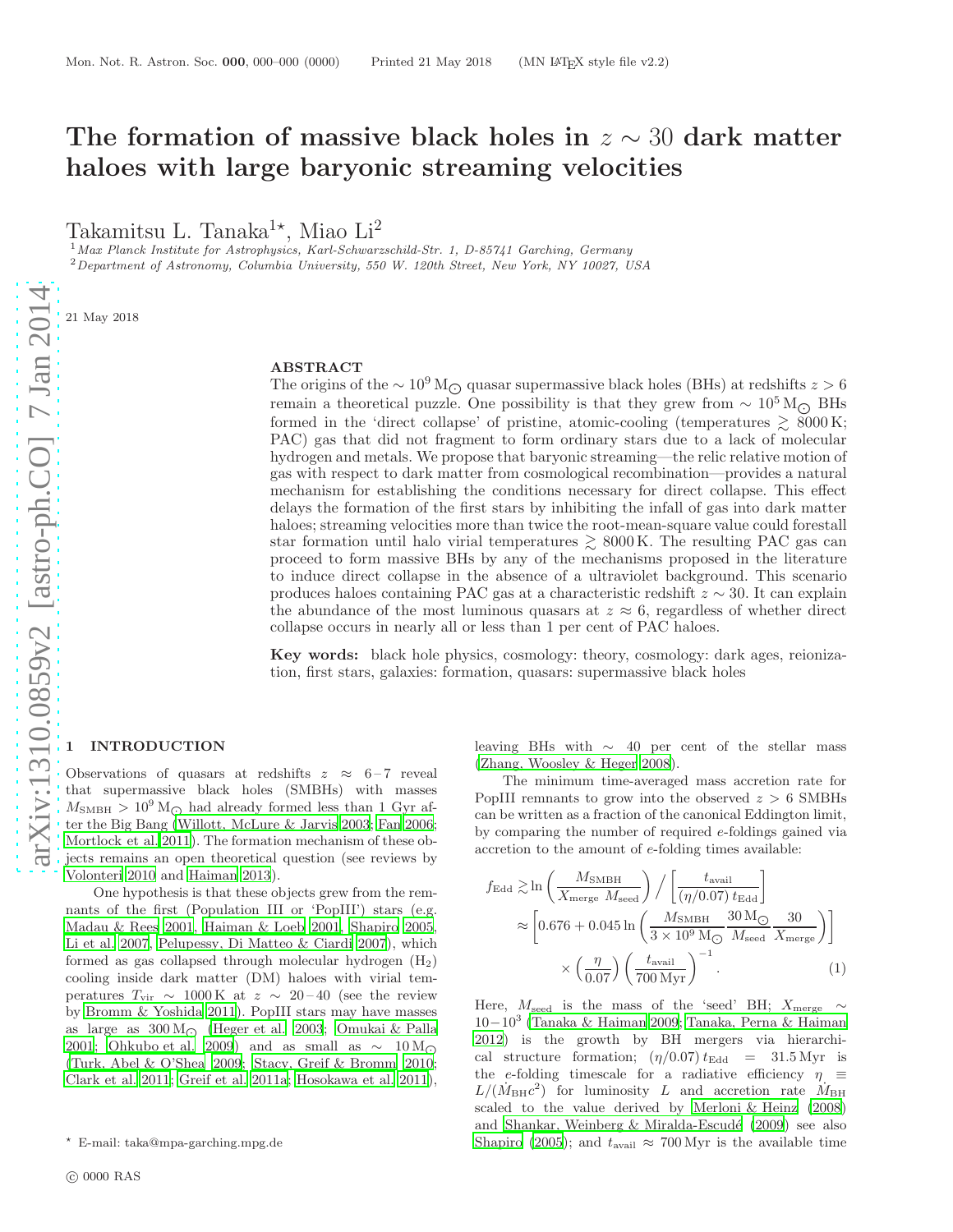from the formation of the earliest seeds at  $z \gtrsim 40$  until  $z \approx 7$ . It is unclear whether such a large accretion rate can be sustained for such a long time. Interestingly, empirical measurements of the quasar duty cycle are indeed as high as  $\geq 0.5$ (Shankar, Weinberg  $& Miralda-Escudé 2009; Willott et al.$  $& Miralda-Escudé 2009; Willott et al.$ [2010](#page-9-7)); the fact that the most massive haloes at these redshifts grow far more rapidly than in the local Universe [\(Angulo et al. 2012](#page-8-17)) could explain such prolific accretion activity. However, negative radiative feedback could reduce the accretion rate to a minuscule fraction of the required value, especially at early stages when the gravitational potential of the host halo is shallow [\(Alvarez, Wise & Abel](#page-8-18) [2009](#page-8-18); Milosavljević et al. 2009).

An alternate path to SMBH formation is the 'direct collapse' of a gas cloud of nearly primordial composition and temperature  $T \geq 10^4$  K [\(Oh & Haiman 2002;](#page-8-20) [Bromm & Loeb 2003;](#page-8-21) [Koushiappas, Bullock & Dekel](#page-8-22) [2004](#page-8-22); [Lodato & Natarajan 2006;](#page-8-23) [Spaans & Silk 2006;](#page-9-8) [Dijkstra et al. 2008;](#page-8-24) [Regan & Haehnelt 2009b](#page-8-25)[,a;](#page-8-26) [Shang, Bryan & Haiman 2010](#page-8-27); [Agarwal et al. 2012;](#page-8-28) [Latif et al. 2013a\)](#page-8-29). The paramount prerequisite for this scenario is that the fractions of  $H_2$ , metals and dust—strong coolants that trigger fragmentation into stars—be kept minimal. If this condition is satisfied, then compressional heating can balance cooling via atomic transitions. The cloud collapses nearly isothermally at  $T \gtrsim 8000 \,\mathrm{K}$  to form a  $\sim 10^5 \,\mathrm{M}_\odot$  star or star-like massive envelope [\(Begelman, Volonteri & Rees 2006](#page-8-30); [Hosokawa et al. 2013;](#page-8-31) [Schleicher et al. 2013\)](#page-8-32) that ultimately leaves behind a massive BH with a similar mass [\(Shibata & Shapiro 2002;](#page-9-9) [Lodato & Natarajan 2007](#page-8-33); [Latif et al. 2013b](#page-8-34)).

To host such hot gas, the potential of the DM halo must be deep—i.e. its virial temperature must be  $T_{\rm vir} \geq$  $8000$  K. However, as stated above,  $H_2$  cooling usually triggers PopIII formation at a typical virial temperature value  $T_{\text{vir}} \sim 1000 \,\text{K}$ . The supernovae of these stars would distribute metals and dust, particularly if some PopIII stars are  $\sim 100 \,\mathrm{M}_{\odot}$  [\(Greif et al. 2010](#page-8-35)); a single pair-instability supernovae may be sufficient to trigger the transition to Population II stars [\(Wise et al. 2012](#page-9-10)). Therefore, in order for direct collapse to occur, the host halo must experience minimal (massive) star formation from when  $T_{\rm vir} \sim 1000 \,\rm K$ until  $T_{\rm vir} \gtrsim 8000 \,\mathrm{K}$ , a gap corresponding to a factor of  $\gtrsim 20$ growth in halo mass.

A strong UV background, such as from nearby starforming galaxies or quasars, could suppress the  $H_2$  fraction through photodissociation, prevent PopIII formation as the halo accumulates mass, and lead to direct collapse once the halo reaches  $T_{\text{vir}} \sim 10^4 \text{ K}$ [\(Oh & Haiman 2002](#page-8-20); [Bromm & Loeb 2003](#page-8-21); [Dijkstra et al.](#page-8-24) [2008](#page-8-24); [Shang, Bryan & Haiman 2010](#page-8-27)). The time-averaged accretion rate required to grow into the most massive  $z > 6$ SMBHs is lower for direct-collapse remnants than for PopIII seeds, but this is still a significant fraction of the Eddington limit:

$$
f_{\rm Edd} \gtrsim \left[ 0.580 + 0.063 \ln \left( \frac{M_{\rm SMBH}}{3 \times 10^9 \, \rm M_{\odot}} \frac{10^5 \, \rm M_{\odot}}{M_{\rm seed}} \frac{3}{X_{\rm merge}} \right) \right]
$$

$$
\times \left( \frac{\eta}{0.07} \right) \left( \frac{t_{\rm avail}}{500 \, \rm Myr} \right)^{-1} . \tag{2}
$$

Here, we have scaled the beginning redshift to 15 (approximately the earliest time at which stars or quasars can build

up a H2-dissociating UV background; e.g. [Agarwal et al.](#page-8-28) [2012](#page-8-28)) and reduced the factor  $X_{\text{merge}}$  to account for the rarity of massive BH seeds [\(Tanaka & Haiman 2009](#page-9-5)). Comparing equations [1](#page-0-0) and [2,](#page-1-0) we see that while massive BH seeds formed from UV-aided direct collapse require a lower mean accretion rate than PopIII remnants, this rate still must be a significant fraction of Eddington for most of the age of the Universe at  $z = 7$ .

Haloes with  $T_{\rm vir}$   $\, \gtrsim \,$  8000 K can contain two different phases of gas [\(Birnboim & Dekel 2003](#page-8-36); Kereš et al. 2005; [Dekel & Birnboim 2006;](#page-8-38) [Dekel et al. 2009](#page-8-39)). Diffuse gas that is just below 8000 K will be unable to cool efficiently, as atomic cooling is inefficient and such gas will have low H<sup>2</sup> densities (e.g. [Oh & Haiman 2002](#page-8-20)). Gas that is denser will have a higher H<sup>2</sup> fraction and cool slightly faster, increase its H<sup>2</sup> fraction, etc. in a runaway fashion. Thus, atomiccooling haloes can contain dense cold filaments embedded in diffuse, hot gas. The filaments can sink to the halo center at supersonic velocities, and may play a central role in SMBH growth at high redshifts by delivering large supplies of dense gas [\(Greif et al. 2008;](#page-8-40) [Di Matteo et al. 2012](#page-8-41)). Supersonic turbulence may enhance the formation and velocities of cold filaments [\(Wise & Abel 2007](#page-9-11); [Greif et al. 2008](#page-8-40); [Wise, Turk & Abel 2008](#page-9-12); [Prieto, Jimenez & Haiman 2013](#page-8-42)).

Several studies have proposed ways in which direct collapse may occur in the absence of a UV background.  $Collisional$  dissociation can keep  $H_2$  fractions low if the gas is hot  $(T \ge 8000 \text{ K})$  and dense  $(n \ge 10^3 \text{ K})$ . Additionally, under such conditions the  $H_2$  roto-vibrational levels saturate to local thermodynamic equilibrium, reducing the net cooling rate per molecule [\(Inayoshi & Omukai](#page-8-43) [2012](#page-8-43)). The gas could stay at a temperature of  $\sim 8000 \,\mathrm{K}$ without forming  $H_2$  if the neutral hydrogen column density is large enough to trap Lyman $\alpha$  cooling radiation [\(Spaans & Silk 2006](#page-9-8); [Schleicher, Spaans & Glover 2010](#page-8-44); [Latif, Zaroubi & Spaans 2011\)](#page-8-45). Gravitational instabilities could transport angular momentum efficiently and lead to direct collapse [\(Begelman & Shlosman 2009\)](#page-8-46). Gas can be more efficiently delivered to the deepest part of the potential if its angular momentum is low [\(Eisenstein & Loeb 1995](#page-8-47); [Koushiappas, Bullock & Dekel 2004;](#page-8-22) [Lodato & Natarajan](#page-8-23) [2006](#page-8-23)). Recently, [Inayoshi & Omukai \(2012](#page-8-43)) proposed that direct collapse could be triggered by cold-accretion filaments shocking at the center of the halo. In each of these scenarios, the atomic-cooling,  $H_2$ -free cloud can collapse monolithically, much as in the UV background-aided picture of direct collapse. There are two significant theoretical uncertainties. First, prior PopIII formation and metal enrichment may facilitate cooling and fragmentation, preventing direct collapse. Again, the halo must grow by a factor  $\gtrsim 20$  in mass without becoming significantly metal enriched. Second, these scenarios have not been thoroughly tested by detailed hydrodynamical simulations.

<span id="page-1-0"></span>In this work, we propose that baryonic streaming motions (BSMs)—the velocity of baryons relative to DM at cosmological recombination [\(Tseliakhovich & Hirata 2010](#page-9-13)) provide a natural mechanism for forestalling star formation and keeping the gas pristine until direct collapse can occur in any of the scenarios listed above. BSMs impede the infall of gas into early DM haloes, thus delaying PopIII formation until the velocities decay (as  $\propto 1 + z$ ) and the haloes have deeper potentials [\(Stacy, Bromm & Loeb 2011](#page-9-14); [Greif et al.](#page-8-48)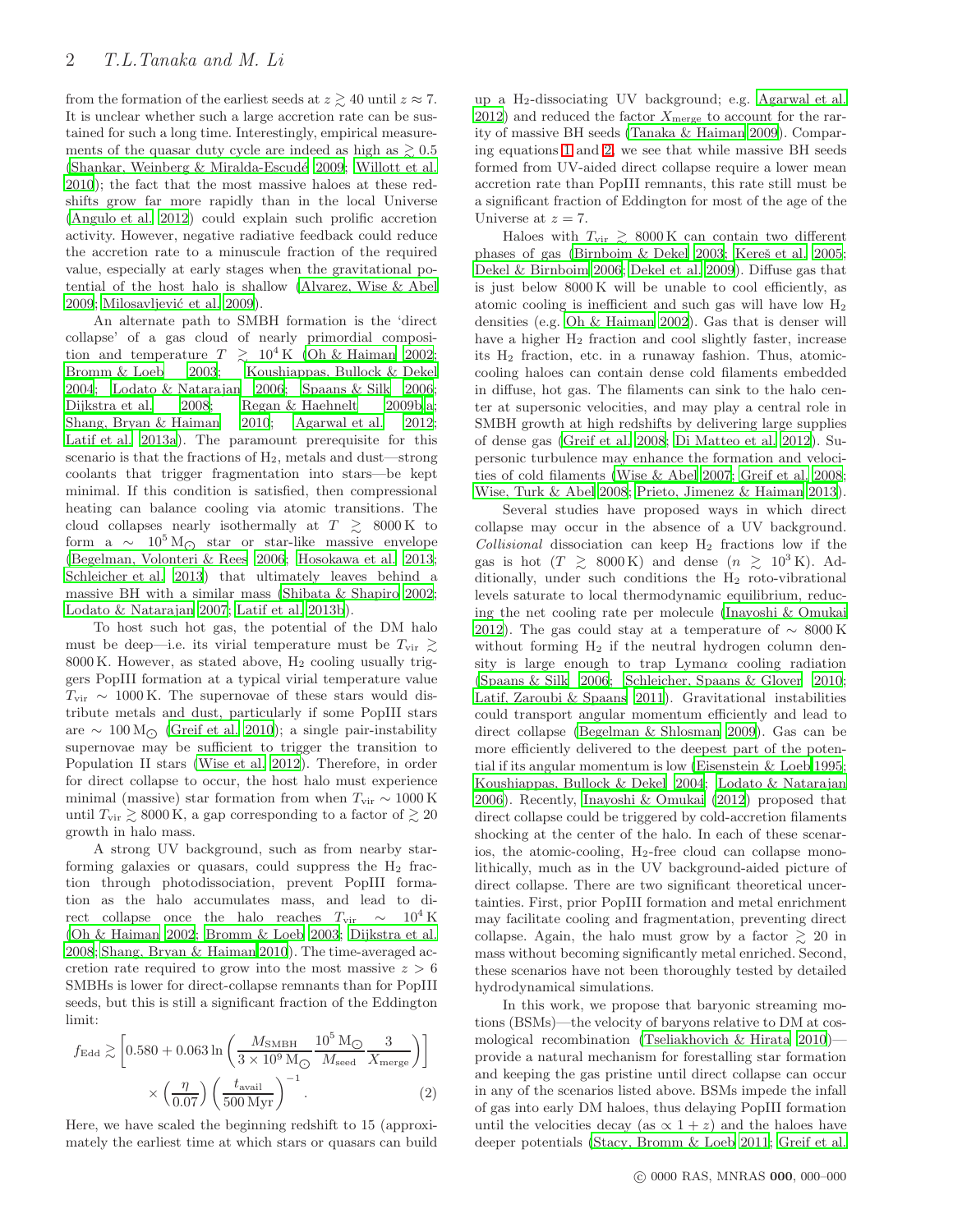[2011b;](#page-8-48) [Naoz, Yoshida & Gnedin 2013](#page-8-49)). For typical values of the streaming velocity—root-mean-square (rms) speed  $\sigma_{\rm BSM}^{\rm (rec)} \approx 30\,{\rm km\,s^{-1}}$  at recombination ( $z \approx 1000$ )—BSMs delay the formation of PopIII stars until the host halo mass has tripled [\(Greif et al. 2011b;](#page-8-48) see also [Stacy, Bromm & Loeb](#page-9-14) [2011](#page-9-14)), compared to a theoretical situation where the velocity is zero. This delay has only a small impact on the glob-ally averaged histories of reionization and SMBH formation<sup>[1](#page-2-0)</sup>  $(Tanaka, Li & Haiman 2013)^2$  $(Tanaka, Li & Haiman 2013)^2$  $(Tanaka, Li & Haiman 2013)^2$ .

We will show that in very rare patches where the streaming velocities are more than twice the rms value, the most massive haloes at  $z \sim 30$  could reach  $T_{\text{vir}} \geq 8000 \,\text{K}$ before forming PopIII stars. Because gas falling into them would be pristine and have sufficiently large temperatures to be in the atomic-cooling regime, these exceptionally rare haloes would be natural sites where direct collapse could occur very early, without a UV background. We term these sites pristine atomic-cooling (PAC) haloes. We show that early formation of massive BHs via direct collapse in PAC haloes can explain the abundance of the most massive quasar BHs at  $z \approx 6-7$ , regardless of whether direct collapse occurs generically or very rarely (e.g. in less than one percent of cases) in  $z \sim 30$  PAC haloes.

This paper is organized as follows. In §[2,](#page-2-2) we present simple analytic arguments to show that at suitably high streaming velocity values, DM haloes can reach the atomic-cooling threshold before forming PopIII stars. We estimate in §[3](#page-3-0) the comoving number density of massive BHs formed in this way. We discuss several theoretical considerations and offer concluding remarks in §[4.](#page-6-0)

Throughout this work, c, G,  $k_B$  and  $m_p$  denote the speed of light, the gravitational constant, the Boltzmann constant and the proton mass, respectively. Cosmological parameters for a  $\Lambda$  cold dark matter ( $\Lambda$ CDM) universe are denoted in the usual way:  $h$ ,  $\Omega_0$ ,  $\Omega_\Lambda$ ,  $\Omega_\mathrm{b}$ ,  $n_s$ ,  $\sigma_8$ .

# <span id="page-2-2"></span>2 HALO MASS THRESHOLD FOR GAS INFALL AND POPIII FORMATION

In the absence of baryonic streaming,  $H_2$  forms in gas accumulating inside haloes with  $T_{\text{vir}} \sim 400 - 1000 \text{ K}$ [\(Haiman, Thoul & Loeb 1996](#page-8-50); [Tegmark et al. 1997](#page-9-16)); the gas then collapses to form stars. This threshold can be expressed in terms of the halo circular velocity or halo mass:

$$
v_{\text{circ}} \equiv \sqrt{\frac{GM}{r_{\text{vir}}}} = 3.7 \left(\frac{T_{\text{vir}}}{1000 \text{ K}}\right)^{1/2} \left(\frac{\mu}{1.2}\right)^{-1/2} \text{km s}^{-1}; \quad (3)
$$

$$
M = 2.6 \times 10^5 \left(\frac{T_{\text{vir}}}{1000 \text{ K}}\right)^{3/2} \left(\frac{1+z}{26}\right)^{-3/2}
$$

$$
\times \left(\frac{h}{0.7}\right)^{-1} \left(\frac{\Omega_0}{0.27}\right)^{-1/2} \left(\frac{\mu}{1.2}\right)^{-3/2} \text{ M}_{\bigodot}, \quad (4)
$$

where  $r_{\text{vir}}$  is the halo virial radius and  $\mu$  is the mean molecular weight (e.g. [Barkana & Loeb 2001\)](#page-8-54).

BSMs delay gas infall, and increase the typical halo mass at which PopIII stars form. By analyzing the results of hydrodynamical simulation of PopIII formation that included this effect, [Fialkov et al. \(2012\)](#page-8-55) fit the new circular velocity threshold  $v_{\text{cool}}$  to the following analytic form:

<span id="page-2-5"></span><span id="page-2-4"></span>
$$
v_{\text{cool}} = \sqrt{v_0^2 + [\alpha v_{\text{BSM}}(z)]^2}.
$$
 (5)

They arrived at parameter values of  $(v_0, \alpha)$  =  $(3.64 \text{ km s}^{-1}, 3.18)$  and  $(3.79 \text{ km s}^{-1}, 4.71)$  for the results of [Stacy, Bromm & Loeb \(2011\)](#page-9-14) and [Greif et al.](#page-8-48) [\(2011b](#page-8-48)), respectively.

Naively, one might expect BSMs to negatively impact gas infall when  $v_{BSM} \sim v_{circ} \approx 3.7 \,\mathrm{km \,s}^{-1}$ , i.e. that  $\alpha \sim 1$ . Instead, the simulations show that  $\alpha \sim 4$ , i.e. that streaming velocities that are only a fraction of the circular velocity is sufficient to delay PopIII formation. Plausibly, this is because the relevant velocity value is not the halo's circular velocity when stars finally form, but rather the value related to the infall of the gas at earlier times (when streaming motions are larger and the halo potential is shallower) and at a radius larger than the virial radius. [Stacy, Bromm & Loeb \(2011](#page-9-14)) suggested that the relevant velocity is the sound speed of the gas in the intergalactic medium when the gas first begins to fall into the halo potential, i.e. that BSMs raise the Jeans mass scale. [Naoz, Yoshida & Gnedin \(2013](#page-8-49)) showed that the filtering mass scale [\(Gnedin 2000](#page-8-56); [Naoz & Barkana 2007](#page-8-57)), which takes into account the thermal history of the gas, can more accurately explain the characteristic mass scale.

Additionally, the enhancement of two heating mechanisms could contribute to the delay in PopIII formation. [Yoshida et al. \(2006](#page-9-19)) found in their simulations that haloes with large mass accretion rates did not form PopIII stars right away, due to greater dynamical heating by the accreting matter. This heating rate is

$$
(\gamma - 1)\frac{\mathrm{d}e}{\mathrm{d}t} \sim \frac{\mathrm{d}k_{\mathrm{B}}T_{\mathrm{vir}}}{\mathrm{d}t} \approx \frac{\mu m_{\mathrm{p}}G}{3r_{\mathrm{vir}}} \dot{M}_{\mathrm{halo}} \quad \text{(dyn. heating)} \quad (6)
$$

where  $\gamma$  is the adiabatic index and  $e \equiv (\gamma - 1)^{-1} k_{\rm B} T / (\mu m_{\rm p})$ is the internal energy of the gas per unit baryonic mass. Because on average the halo mass accretion rate is roughly proportional to the halo mass [\(Wechsler et al.](#page-9-20) [2002](#page-9-20); [Fakhouri, Ma & Boylan-Kolchin 2010](#page-8-58), e.g.)<sup>[3](#page-2-3)</sup>, dynamical heating would be, on average, stronger in haloes where BSM delays gas accumulation. Similarly, the compressional heating rate of a collapsing gas cloud scales

<span id="page-2-0"></span><sup>1</sup> BSMs may leave detectable imprints in the power spectra of galaxies, quasars and the 21 cm signature [\(Dalal, Pen & Seljak 2010](#page-8-51); [Maio, Koopmans & Ciardi 2011;](#page-8-52) [Tseliakhovich, Barkana & Hirata 2011;](#page-9-17) [McQuinn & O'Leary](#page-8-53) [2012](#page-8-53); [Visbal et al. 2012](#page-9-18)).

<span id="page-2-1"></span><sup>2</sup> Note that whereas [Tanaka, Li & Haiman \(2013\)](#page-9-15) discussed the (weak) negative effect of BSMs on the formation of SMBHs from PopIII seeds, this paper discusses how BSMs could play a positive role by enabling the early formation of direct-collapse BHs.

<span id="page-2-3"></span><sup>3</sup> Equation 1 in [Fakhouri, Ma & Boylan-Kolchin \(2010](#page-8-58)) suggests  $\dot{M}_{\text{halo}} \sim 0.2 M_{\text{halo}}$  dz/dt within a factor of two for 10<sup>5</sup> M<sub>O</sub> <  $M < 10^9 \,\mathrm{M}_{\bigodot}$  and  $\Omega_0 (1+z)^3 \gg \Omega_{\Lambda}$ .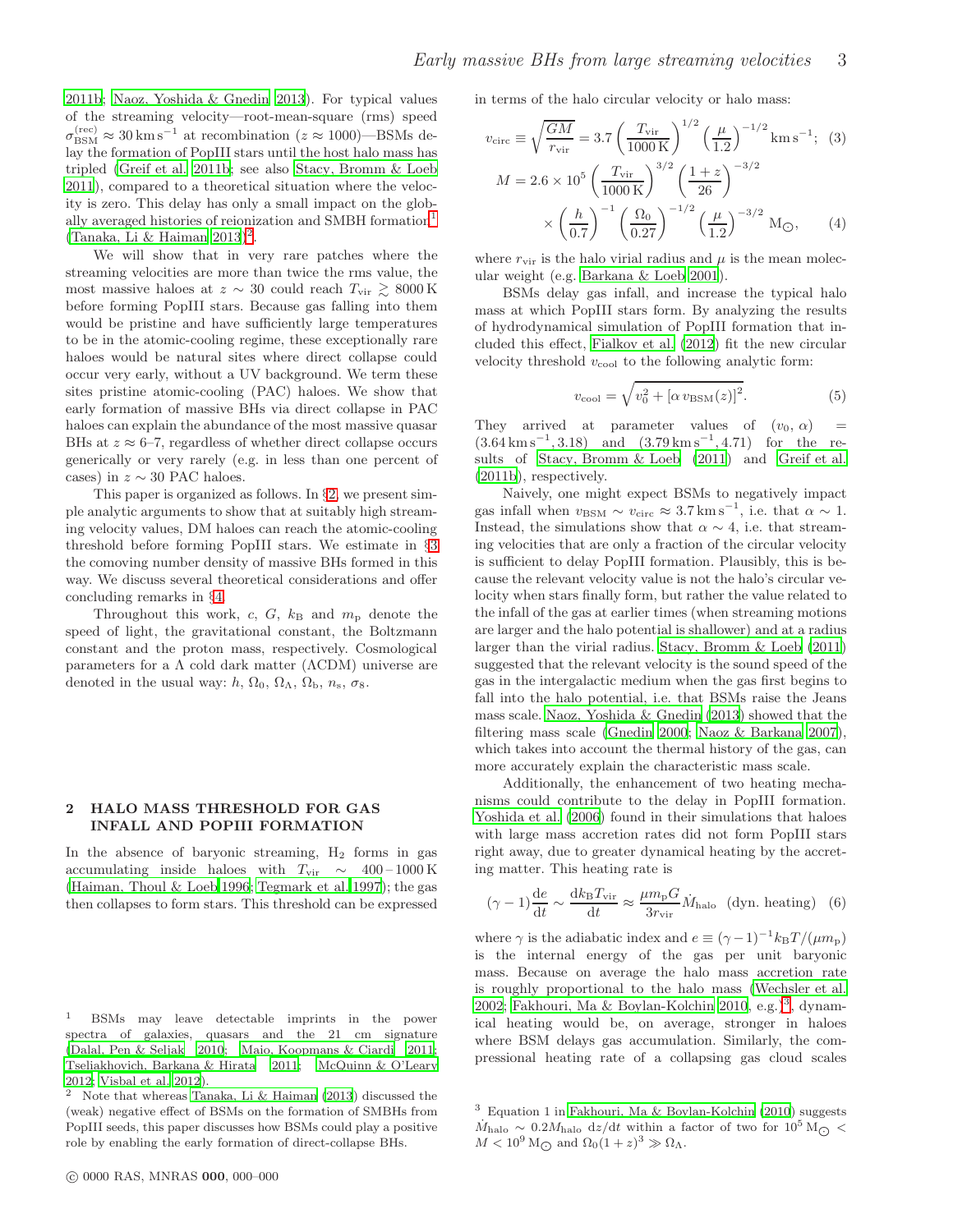with the free-fall timescale  $t_{\text{ff}}$  =  $\sqrt{3\pi/(32G\bar{\rho})}$  (e.g. [Omukai, Schneider & Haiman 2008\)](#page-8-59):

$$
\frac{de}{dt} = p \frac{d \ln \rho_{\text{gas}}}{dt} \sim \frac{k_{\text{B}}T}{\mu m_{\text{p}}} \frac{1}{t_{\text{ff}}} \propto \bar{\rho}^{-1/2} \quad \text{(comp. heating)} \quad (7)
$$

where p is the gas pressure and  $\bar{\rho}$  is the combined mean density of gas and DM. In haloes where gas infall is delayed, the DM-to-gas ratio is initially greater than in haloes where this ratio is comparable to the cosmological average, and thus the compressional heating rate is higher (the free-fall time is shorter) at similar gas densities.

In what follows, we adopt the fitting formula of [Fialkov et al. \(2012;](#page-8-55) equation [5\)](#page-2-4), accepting that it may be inaccurate by a factor of order unity compared to more explicit formulations of the characteristic mass for gas infall [\(Naoz, Yoshida & Gnedin 2013](#page-8-49)). We take  $v_0 = 3.7 \text{ km s}^{-1}$ and treat  $\alpha$  as a free parameter of order  $\sim$  4 as found by [Fialkov et al. \(2012](#page-8-55)). (Note that in the high- $v_{\text{BSM}}$  regime of interest, the halo mass threshold is much more sensitive to  $\alpha$  than to  $v_0$ .) The halo mass at which PopIII stars can form is

$$
M_{\text{cool}} \approx 3.5 \times 10^5 \left[ 1 + \left( \frac{2}{3} \frac{\alpha}{4} \frac{v_{\text{BSM}}^{\text{(rec)}}}{30 \text{ km s}^{-1}} \frac{1+z}{21} \right)^2 \right]^{3/2} \times \left( \frac{1+z}{21} \right)^{-3/2} \text{M}_{\odot}.
$$
 (8)

At adequately large velocities, gas infall and PopIII formation are delayed until the halo potential is deep enough to host atomic-cooling gas, i.e.  $M_{\text{infall}} > M(T_{\text{vir}} = 8000 \text{ K}) \approx$  $5.8 \times 10^6 \,\mathrm{M_{\bigodot}}[(1+z)/26]^{-3/2}$  (see equation [4\)](#page-2-5)<sup>[4](#page-3-1)</sup>. Indeed, in their N-body simulations [Naoz, Yoshida & Gnedin \(2013](#page-8-49)) find that for  $v_{\text{BSM}}$  values more than  $\sim 2$  times the rms value, the baryonic content of haloes in this mass range at  $z \gtrsim 20$  is lower by a factor of several compared to the case  $v_{\text{BSM}} = 0$ .

In the redshift range of interest, we expect the effect of a UV background to be negligible. Even for optimistic assumptions for the required local Lyman-Werner flux to induce direct collapse, [Agarwal et al. \(2012\)](#page-8-28) found that direct collapse does not occur until  $z \approx 16$ . As we show below (Fig-ure [3\)](#page-6-1), the PAC halo formation rate peaks at  $z \approx 30$ , and falls by several orders of magnitude by  $z \approx 16$ . Moreover, our PAC haloes form preferentially in regions of space where prior star formation is suppressed due to the local streaming velocity being faster than the cosmic average; thus, these sites should anti-correlate with peaks in the UV flux.

In Fig. [1,](#page-3-2) we present the halo mass threshold for PopIII formation as a function of redshift, by evaluating equations [\(5\)](#page-2-4) and [\(8\)](#page-3-3) for streaming velocity magnitudes of  $v_{\rm BSM}^{\rm (rec)} = 30\,{\rm km\,s^{-1}}$  (the rms value), 60 km s<sup>-1</sup>, 75 km s<sup>-1</sup> and  $90 \text{ km s}^{-1}$ . The figure can be read as follows. The solid curves in each panel show the halo masses corresponding to virial temperatures of 1000 K and 8000 K, as labeled in panel (a). The dotted red, short-dashed green and long-dashed blue curves show the mass threshold for gas to collapse inside haloes, for assumed values of  $\alpha = 3.2$ , 4.0 and 4.7, respectively; these values were chosen to span the range in  $\alpha$  found



<span id="page-3-3"></span><span id="page-3-2"></span>Figure 1. Characteristic halo mass scales. In each panel, the black curves show, as a function of  $z$ , the halo mass corresponding to  $T_{\text{vir}} = 8000 \text{ K}$  (threshold for halo to host atomic-cooling gas) and to  $T_{\text{vir}} = 1000 \text{ K}$  (threshold for PopIII formation in the absence of streaming velocities). The colored curves in each panel show the increase threshold for PopIII formation as estimated by Fialkov et al. (2012; equation 8) in the presence of various values of the streaming velocity at  $z \approx 1000$ :  $30 \text{ km s}^{-1}$  (the rms value),  $60 \text{ km s}^{-1}$ ,  $75 \text{ km s}^{-1}$  and  $90 \text{ km s}^{-1}$  in panels (a) through (d), in that order. The colored and styled lines denote different assumptions for the parameter  $\alpha$ : 3.2 for red dotted curves, 4.0 for green short-dashed curves and 4.7 for blue long-dashed curves. For streaming velocities more than twice the rms value, the threshold for PopIII formation can exceed the one for atomic cooling. (A color version of this figure is available online.)

by [Fialkov et al. \(2012\)](#page-8-55), with  $\alpha = 4.7$  corresponding to the high-resolution moving-mesh simulations of [Greif et al.](#page-8-48) [\(2011b](#page-8-48)) At any given z and  $v_{\text{BSM}}^{(\text{rec})}$ , haloes with masses below the values indicated by the colored curves will have gas infall delayed by BSMs, and the gas inside them will not have collapsed to form PopIII stars. Haloes with masses above the curved curves will form compact baryonic objects; those with virial temperatures  $T_{\text{vir}} < 8000 \text{ K}$  will undergo molecular cooling and form PopIII stars, whereas those with  $T_{\text{vir}} > 8000 \,\text{K}$  would form PAC clouds and possibly serve as the cradles of massive BHs.

# <span id="page-3-0"></span>3 COMOVING NUMBER DENSITY OF MASSIVE BHS FORMED VIA BARYONIC STREAMING

The potential direct-collapse sites proposed here are expected to be very rare, combining two unusual characteristics. First, they must be very precocious, with masses of  $\sim 10^7$  M<sub> $\odot$ </sub> at  $z \gtrsim 20$ , and be of order  $\sim 10$  times more massive than the typical contemporary haloes forming PopIII stars. (Note that even streaming velocities close to the rms

<span id="page-3-1"></span><sup>4</sup> The mass threshold for atomic cooling may be larger by a factor of order unity (see e.g. [Fernandez et al. 2013](#page-8-60)), e.g. if the relevant molecular weight of the gas is  $\mu = 0.6$  (ionized) as opposed to  $\mu = 1.2$  (neutral).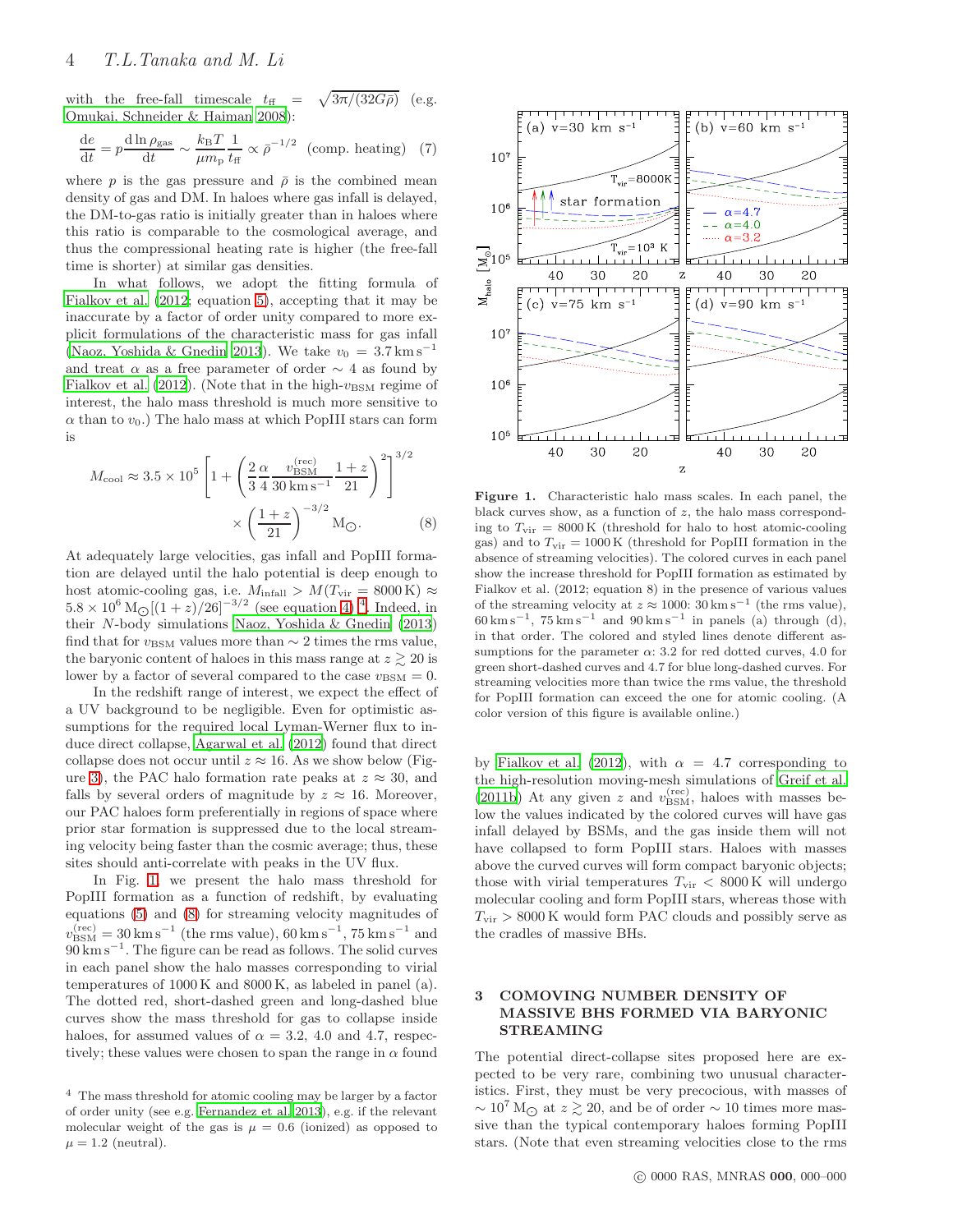value reduce by a factor of a few the gap in halo mass between PopIII formation and atomic cooling.) Second, these sites must lie in regions of space where the streaming velocities are  $\geq 2$  times the rms value. We now turn to estimating the comoving number densities of these sites.

### <span id="page-4-1"></span>3.1 Semi-analytic estimates

We quantify in Fig. [2](#page-4-0) the rarity of several relevant types of objects. In panel (a), we plot the theoretical comoving number density of the most massive haloes at  $z = 6$ ,

$$
n_{\rm halo}(>M, z=6) = \int_M^{\infty} \frac{dn}{dM'}(z=6) \; dM'. \tag{9}
$$

The solid line shows the results for our adopted cosmological parameters— $h = 0.7$ ,  $\Omega_0 = 0.3$ ,  $\Omega_\Lambda = 0.7$ ,  $\Omega_\mathrm{b} =$ 0.047,  $\sigma_8$  = 0.83 and  $n_s$  = 0.96—while the dotted and dashed lines show the results for parameters according nine-year results of the Wilkinson Microwave Anisotropy Probe (WMAP9; [Hinshaw et al. 2013\)](#page-8-61) and the first data release of the Planck mission [\(Ade et al. 2013](#page-8-62)), respectively. The results for the three different sets of parameters effectively overlap, in this panel as in panels (b) and (d) discussed below, demonstrating that that our choice for the parameters are consistent with the latest empirical results. The thick black curves show the prediction for the Sheth-Tormen mass function for ellipsoidal collapse of DM haloes [\(Sheth & Tormen 2002](#page-8-63)), whereas the thin grey curves show that for the Press-Schechter mass function for spherical collapse [\(Press & Schechter 1974](#page-8-64)). The former is known to give better agreement with cosmological N-body simulations, especially at the massive end of the mass function (e.g. [Reed et al. 2007](#page-8-65)). Panel (b) shows the comoving number density of atomic-cooling haloes as a function of  $z$ , i.e.

$$
n_{\rm halo}(T_{\rm vir} > 8000 \,\mathrm{K}, z) = \int_{M(8000 \,\mathrm{K})}^{\infty} \frac{dn}{dM'} \, dM'. \tag{10}
$$

The line styles denote the assumed cosmological parameters and the mass function in the same way as in panel (a).

Panel (c) shows  $p(> v)$ , the probability that a random point in space has a recombination value of the streaming velocity above v. This is simply the cumulative distribution Maxwell-Boltzmann distribution function with an rms value of  $30 \text{ km s}^{-1}$ . Finally, in panel (d) we present the comoving number density of PAC haloes, i.e. those haloes with  $T_{\rm vir}$  > 8000 K and that have not yet formed stars due to their lying in a region in space with a large streaming velocity:

$$
n_{\rm halo}(\text{PAC}) = \int_{M(8000\,\text{K})}^{\infty} \frac{dn}{dM'} \ p(> v_{8000}) \ dM', \qquad (11)
$$

where  $v_{8000}$  is the streaming velocity value at which  $M_{\rm cool}$ exceeds the halo mass corresponding to  $T_{\text{vir}} = 8000 \text{ K}$ . As in Fig[.1,](#page-3-2) the cases with  $\alpha = 3.2$ , 4.0 and 4.7 are shown in red, green and blue. For simplicity, we have only plotted cases for the Sheth-Tormen mass function.

Note that the comoving number densities presented in panels b) and d) of Fig. [2](#page-4-0) do not account for the fact that BSMs suppress the number density of DM haloes at high redshifts (by a factor  $\sim$  2 at  $z \gtrsim$  30; [Tseliakhovich & Hirata](#page-9-13) [2010](#page-9-13); [Naoz, Yoshida & Gnedin 2012](#page-8-66)). However, the number density of massive BHs formed is far more sensitive to other theoretical uncertainties, such as the actual mass

| Parameters |       | \ Z∩  | sιh    | σ×    | $n_{\rm s}$ |
|------------|-------|-------|--------|-------|-------------|
| adopted    | 0.7   | 0.3   | 0.047  | 0.83  | 0.96        |
| WMAP9      | 0.700 | 0.282 | 0.0469 | 0.827 | 0.980       |
| Planck     | 0.678 | 0.309 | 0.0483 | 0.829 | 0.961       |

Table 1. ΛCDM cosmological parameters used to compute the halo abundances in Fig. 2.



<span id="page-4-0"></span>Figure 2. The rarity of relevant cosmological occurrences. Panel (a): the comoving number density of the most massive DM haloes at  $z = 6$ , assuming Sheth-Tormen ellipsoidal collapse (thick black lines) or Press-Schechter spherical collapse (thin grey lines). The different line styles correspond to different cosmological parameter sets (Table 1): solid lines for our parameter choices, dotted lines for WMAP9 and dashed lines for Planck. Panel (b): the comoving number density of haloes with  $T_{\rm vir} > 8000\,\rm K$  as a function of z. Line styles are as in panel (a). Panel (c): The likelihood that a given point in space has a recombination-value of the streaming velocity above a certain value  $v$ . Panel (d): the number density of haloes that have  $T_{\text{vir}} > 8000 \text{ K}$  and also lie in a fast-streaming region where PopIII formation is prevented. The colors show different assumed values of the parameter  $\alpha$  in the mass threshold estimate in equation 8: red, green and blue for  $\alpha = 3.2, 4.0$  and 4.7, respectively. The line styles correspond to different cosmological parameters as in panels (a) and (b); only the Sheth-Tormen case is shown. (A color version of this figure is available online.)

scale on which PopIII formation occurs in the high- $v_{\text{BSM}}$ regime (i.e. the effective value of the parameter  $\alpha$ ) and the efficacy of the collisional-dissociation scenario proposed by [Inayoshi & Omukai \(2012](#page-8-43)).

Fig. [2](#page-4-0) allows one to place simple order-of-magnitude upper limits. From panel (a), the comoving number density of DM haloes massive enough to plausibly host the most massive SMBHs (>  $10^9 \text{M}_{\odot}$ ) at  $z \approx 6$  is ~  $10^{-6}$ - $10^{-5} \text{Mpc}^{-3}$ , if we suppose the host halo must have a minimum mass of  $\sim 10^{12}$  M<sub> $\odot$ </sub>. Comparing panel (c) of this figure with Fig. [1,](#page-3-2) we can estimate the likelihood of any such halo having grown in a region with sufficiently large streaming velocities to be PAC as  $\sim 10^{-3}$ – $10^{-4}$ . Then, the comoving number density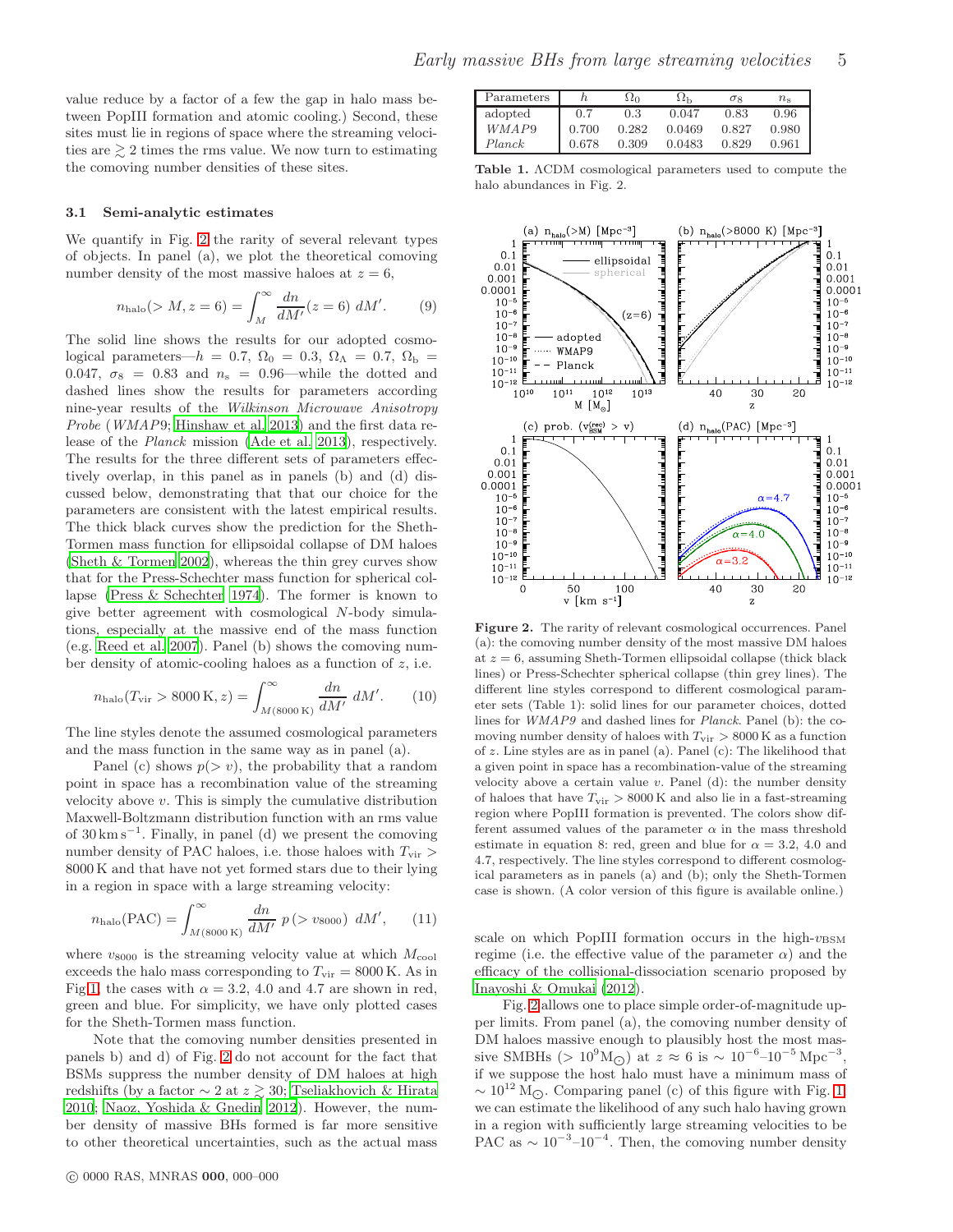of haloes that could host very massive SMBHs at  $z = 6$  and that had streaming velocities high enough to have PAC progenitors may be as large as  $\sim 10^{-9}$ – $10^{-8}$  Mpc<sup>-3</sup>, i.e. large enough to account for the most massive SMBHs (most luminous quasars) at  $z \geq 6$  [\(Willott et al. 2010\)](#page-9-7).

#### 3.2 Merger-tree simulations

We use ellipsoidal-collapse DM merger trees [\(Zhang, Fakhouri & Ma 2008](#page-9-21)) convolved with the BSM velocity distribution to estimate the number density of massive BHs formed in fast-streaming PAC haloes. As stated above, BSMs suppress the abundance of high-mass haloes, but incorporating this effect in a merger tree code is a mathematically complex task. Therefore, for practical reasons, we treat the DM mass function and the BSM velocity fluctuations as being independent from each other. As a result, our simulations slightly overestimate the halo abundance, but this effect should be no more than a factor of  $\sim$  2 at  $z$  < 30. The halo abundances also have numerical errors, typically less than a factor of 2 (see Fig. [4](#page-6-2) below). As discussed above, these uncertainties are much smaller than those associated with PopIII formation and the efficacy of direct collapse in PAC gas clouds. We therefore do not believe that this simplification qualitatively affects our findings.

We simulate the merger histories of haloes with  $z = 6$ masses  $M_{\text{halo}} \geq 10^8 \text{ M}_{\odot}$ . Our sample includes 60 individual haloes with  $M_{\text{halo}} > 10^{12.9}$  M<sub>O</sub> at  $z = 6$ , equivalent to a comoving volume of  $\approx 50 \,\text{Gpc}^3$ . The merger tree sampling method and algorithm are described in more detail in [Tanaka & Haiman \(2009;](#page-9-5) section 2.6) and [Tanaka, Li & Haiman \(2013](#page-9-15)), respectively; we refer the reader to these works for details. One key difference is that whereas in [Tanaka, Li & Haiman \(2013\)](#page-9-15) a randomly generated streaming velocity value was assigned to each merger tree, here we convolve the halo sample with the velocity probability distribution function. More explicitly, the halo mass function is computed by counting the number of haloes in a given mass bin  $M_{\text{lo}} < M_{\text{halo}} < M_{\text{hi}}$  and dividing the sum by the effective comoving volume  $V$  of the simulation sample and by the logarithmic size of the bin:  $\phi_{halo}(M_{halo}, z) =$  $N(M_{\text{lo}} < M_{\text{halo}} < M_{\text{hi}}, z)/V/\log_{10}(M_{\text{hi}}/M_{\text{lo}})$ . Note that the simulated value of  $n_{halo}$  depends both on the fidelity of the merger tree algorithm in reproducing the theoretical mass function (which we have discussed in the first paragraph of this subsection), as well as on sample variance. As long as the sampling error is small (i.e.  $N \gg 1$  for the given mass bin), given a sufficiently large volume the number density of PAC haloes is given by

<span id="page-5-0"></span>
$$
\phi_{\rm halo}^{(\rm PAC)}(M_{\rm halo}, z) = \sum p_{\rm PAC}(z)/V/\log_{10}(M_{\rm hi}/M_{\rm lo}), \quad (12)
$$

where the sum is performed over the mass bin and  $p_{\text{PAC}}$  is the probability that a given halo resides in a region of space where the streaming velocity has a value such that the halo has had at least one PAC progenitor in its merger history.

In a given time step, a halo can become PAC if (i) its virial temperature exceeds 8000 K and (ii) the local streaming velocity is large enough (as defined by equation [8\)](#page-3-3) so that it has not previously formed PopIII stars; and (iii) the velocity is small enough for gas infall and cooling to have occurred. These conditions define a range or 'window' of streaming velocity values for which a given halo could have produced a massive BH; i.e., if the velocity is too low, the halo will already have formed stars before reaching  $T_{\text{vir}} =$ 8000 K, and if it is too high, it will not have experienced gas infall and cooling (yet). When two atomic-cooling haloes merge, their velocity windows are also merged inclusively e.g. if one progenitor could have formed a massive BH in the streaming velocity window  $70 \text{ km s}^{-1} < v_{\text{BSM}}^{\text{(rec)}} < 80 \text{ km s}^{-1}$ and the other has a window  $85 \,\mathrm{km\,s^{-1}} < v_{\rm BSM}^{\rm (rec)} < 90 \,\mathrm{km\,s^{-1}},$ then the merged halo will have at least one PAC progenitor if the local streaming velocity lies in either of these windows. The probability  $p_{\text{PAC}}$  that the local  $v_{\text{BSM}}$  value lies within the combined set of velocity windows is used to compute the abundance of PAC haloes (equation [12\)](#page-5-0).

To keep this analysis as model-independent as possible, we make no a priori assumptions of the BH accretion rate, and only keep track of the number densities and mass functions of haloes that host at least one PAC progenitor. We also do not account for possible ejections of massive BHs via the gravitational recoil effect of BH mergers [\(Peres 1962](#page-8-67); [Bekenstein 1973](#page-8-68); [Favata, Hughes & Holz 2004](#page-8-69); [Haiman 2004;](#page-8-70) Yoo & Miralda-Escudé 2004; [Baker et al.](#page-8-71) [2006](#page-8-71); [Schnittman & Buonanno 2007;](#page-8-72) [Blecha & Loeb 2008](#page-8-73); [Guedes et al. 2008](#page-8-74); [Tanaka & Haiman 2009](#page-9-5)). The latter assumption is likely justified; the host DM haloes of interest have deeper potentials than those of PopIII stars and inhibit ejections. Further, even if a large fraction of BH pairings result in ejections, this should not affect the BH occupation fraction of massive haloes, as a typical  $M > 10^{12}$  M<sub>O</sub> halo at  $z = 6$  in a fast-streaming patch of space has  $N_{\text{prog}} \sim 10^2 -$ 10<sup>3</sup> PAC progenitors that could have formed a massive BH. This can be seen from the top panel of Fig[.3,](#page-6-1) where the number density of haloes with PAC progenitors decreases by a factor  $10^2-10^3$  for each  $\alpha$  value considered.

An important related point is that massive  $z \lesssim 10$ haloes that assembled in a fast-streaming region is likely to host a massive BH even if the fraction  $f_{\text{DC}}$  of PAC haloes—i.e. *potential* direct-collapse sites—that *actually* result in direct collapse is small. Again, the massive  $z \lesssim 10$ haloes have consumed  $N_{\text{prog}} \gg 1$  PAC haloes via mergers. This means that as long as  $f_{\text{DC}} \ge 1/N_{\text{prog}}$ , the number density of massive BHs at  $z \le 10$  is roughly independent of  $f_{\text{DC}}$ . That low BH occupation fractions can result in occupation fractions of unity at later times was shown by [Menou, Haiman & Narayanan \(2001](#page-8-75)) and [Tanaka & Haiman \(2009](#page-9-5)).

Fig. [3](#page-6-1) shows the total number density of DM haloes that could host massive BHs formed in PAC haloes with large streaming velocities. The top panel shows the total comoving number density of host haloes as a function of redshift; note that at late times  $(z < 20)$ , the number density goes down through hierarchical merging of haloes. The bottom panel shows the global seed formation rate. As with the previous figures, each curve assumes a different value of the parameter  $\alpha$  that determines the threshold mass for PopIII formation: red dotted for  $\alpha = 3.2$ , green short-dashed for  $\alpha = 4.0$  and blue long-dashed for  $\alpha = 4.7$ . The formation and merger rates of massive BHs made in the scenario considered here would be very low, with peak all-sky formation rates  $\lesssim 10^{-3} \,\mathrm{yr}^{-1}$  per unit redshift, or no more than  $\sim 10^{-2}$  yr<sup>-1</sup> integrated across all redshifts. Even if these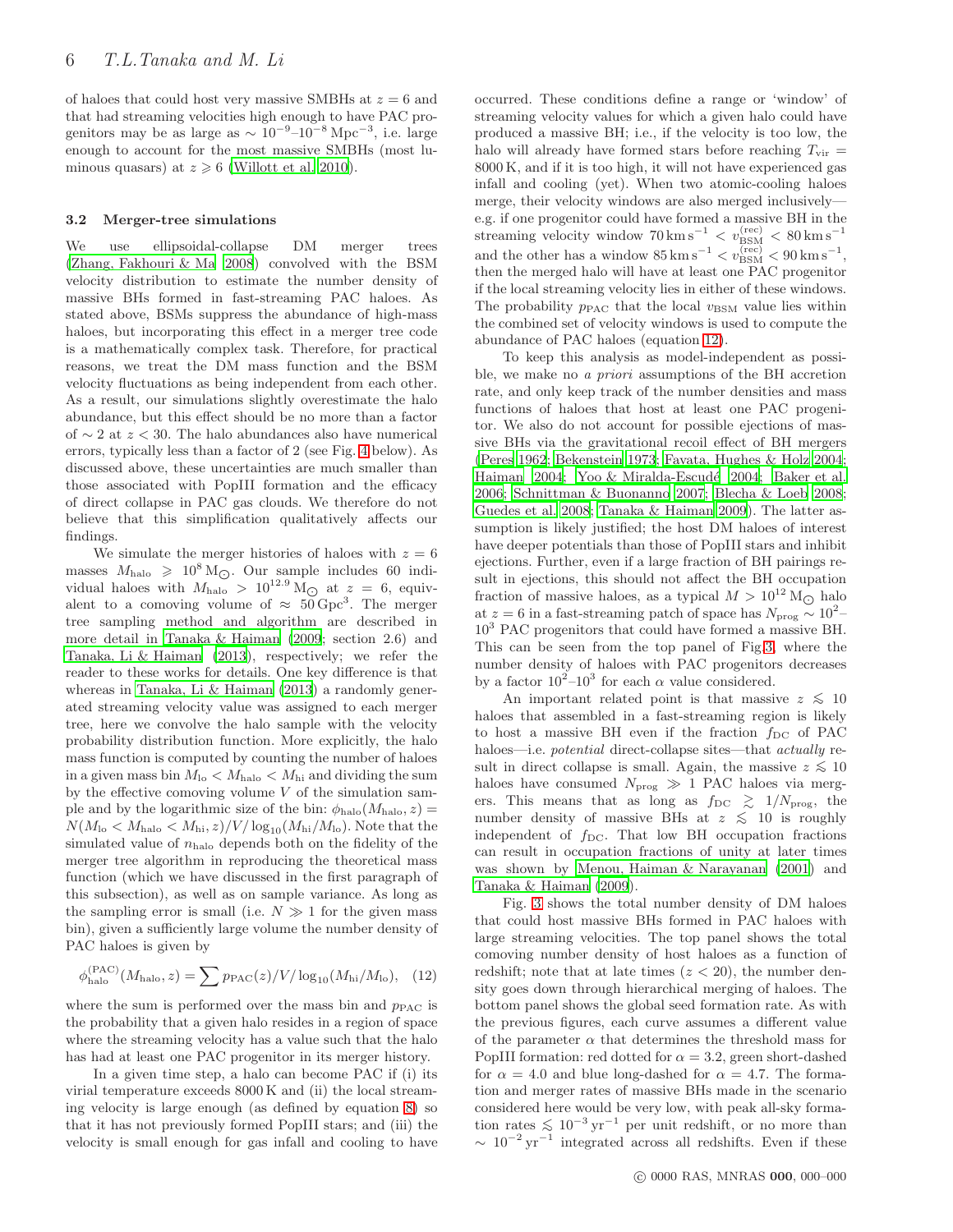

Early massive BHs from large streaming velocities 7

<span id="page-6-1"></span>Figure 3. Top panel: estimated comoving number densities, as a function of z, of DM haloes containing at least one massive BH formed in PAC gas in rare, fast-streaming regions. Bottom panel: the rate at which haloes form massive BHs in this way. See text for caveats. (A color version of this figure is available online.)

 $z > 20$  massive BHs formed in binary or multiple systems (e.g. [Bromm & Loeb 2003\)](#page-8-21), their mergers are unlikely to be observed by a gravitational-wave observatory such as eLISA [\(Amaro-Seoane et al. 2013\)](#page-8-76) during its mission lifetime.

Fig. [4](#page-6-2) shows the mass function of all DM haloes (solid black curves and histograms) and of those containing massive BHs formed in fast-streaming regions (colored curves), at redshifts  $z = 32, 24, 17, 11, 7.1$  and 6. The *James Webb* Space Telescope<sup>[5](#page-6-3)</sup> (JWST) is expected to be capable of detecting early quasars at  $z \approx 11$ ; however, these massive BHs will have a sky density of  $\leq 0.1 \,\text{dex}^{-1} \,\text{deg}^{-2}$  per unit redshift (see, e.g., figure 4 in [Tanaka, Li & Haiman 2013](#page-9-15) for conversion of comoving n to sky density at  $z = 11$ ) and thus are unlikely to be discovered by JWST, whose field of view will be  $\sim 10^{-3} \text{ deg}^2$ . The solid black curve shows the expected mass function in the Sheth-Tormen formalism, whereas the solid black histograms show the number densities produced by the merger trees. The differently colored histograms show the mass function of haloes containing at least one massive BH seed, with different colors and line styles showing the different assumed values for  $\alpha$  as in all of the previous figures. As anticipated in §[3.1,](#page-4-1) the number density of  $z \approx 6$ –7 haloes with  $M > 10^{12}$  M<sub> $\odot$ </sub> that contain massive BHs formed via large streaming velocities could be as large as  $\gtrsim 10^{-9}$  Mpc<sup>-3</sup>, i.e. large enough to account for the most massive quasar SMBHs observed at  $z > 6$ .



<span id="page-6-2"></span>Figure 4. The comoving number densities of PAC haloes formed in fast-streaming regions of the Universe, assuming halo mass thresholds for metal contamination in equation [\(8\)](#page-3-3) for values of  $\alpha = 3.2$  (red dotted lines),  $\alpha = 4.0$  (greed short-dashed lines) and  $\alpha = 4.7$  (blue long-dashed lines). The solid black curves and histograms show, respectively, the mass functions of DM haloes expected by the Sheth-Tormen formalism and those produced by the merger trees. (A color version of this figure is available online.)

#### <span id="page-6-0"></span>4 DISCUSSION AND CONCLUSIONS

We have proposed in this paper a path to massive BH formation via direct collapse of pristine, atomic-cooling (PAC) gas at  $z > 20$ . The mechanism has two sequential prerequisites, both of which have been discussed in the recent literature. First, large baryonic streaming velocities [\(Tseliakhovich & Hirata 2010\)](#page-9-13) must be able to delay PopIII formation [\(Stacy, Bromm & Loeb 2011](#page-9-14); [Greif et al. 2011b;](#page-8-48) [Fialkov et al. 2012;](#page-8-55) [Naoz, Yoshida & Gnedin 2013](#page-8-49)) until the halo gravitational potential is deep enough to host atomiccooling gas, i.e. until  $T_{\rm vir} \gtrsim 8000 \,\mathrm{K}$ . Second, the gas that finally accumulates inside this halo must then undergo direct collapse, e.g. by forming a central cloud that is hot and dense enough ( $T \gtrsim 10^4 \text{ K}, n \gtrsim 10^3 \text{ cm}^{-3}$ ) to collisionally dissociate  $H_2$  and collapse via atomic cooling. In essence, the first condition facilitates the conditions for UV-free directcollapse by providing a natural mechanism for forestalling PopIII formation and enrichment by metals and dust.

The feasibility of the first condition occurring in nature has been demonstrated, at least qualitatively, by recent three-dimensional simulations. Essentially, PopIII formation proceeds very rapidly via runaway  $H_2$  and HD cooling when the central gas reaches certain density thresholds inside a halo with  $T_{\rm vir} \gtrsim 1000 \,\rm K$ , and streaming velocities delay this transition. The key question, however, is just how large the streaming velocity must be to delay PopIII formation until the halo can host atomic-cooling gas, and whether such velocities occur frequently enough to explain the most massive of the  $z > 6$  quasar SMBHs. If one extrapolates the

<span id="page-6-3"></span><sup>5</sup> <http://www.jwst.nasa.gov/>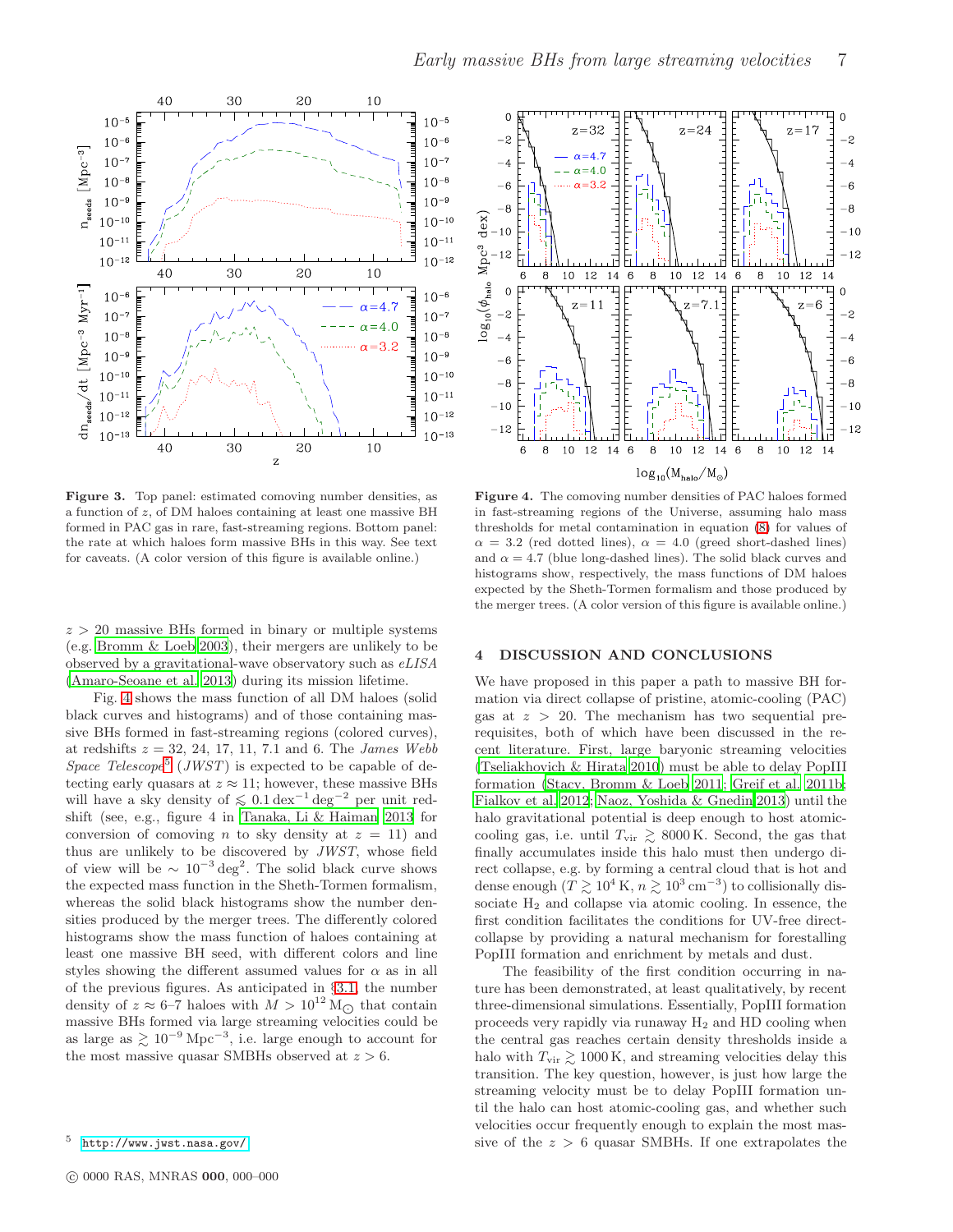increase in the minimum PopIII-forming halo mass found by [Stacy, Bromm & Loeb \(2011](#page-9-14)) and [Greif et al. \(2011b](#page-8-48)) to large streaming velocities, as [Fialkov et al. \(2012](#page-8-55)) do, then the requisite velocity to stall PopIII formation until haloes become atomic-cooling is about two to three times the rms value ( $\gtrsim 60 \,\mathrm{km \,s}^{-1}$ ; Fig. [1\)](#page-3-2). [Naoz, Yoshida & Gnedin](#page-8-49) [\(2013](#page-8-49)) show that at such streaming velocities, gas fractions in  $T_{\text{vir}}$  ~ 8000 K haloes are indeed suppressed at  $z \gtrsim 20$ . These two sets of findings show that at least in principle, the first condition could be fulfilled in nature. However, there are significant uncertainties that have not been addressed by high-resolution simulations. As pointed out in §[2,](#page-2-2) dynamical and compressional heating would be enhanced in the more massive, gas-poor haloes affected by large streaming velocities. Furthermore, the role of turbulence—which streaming velocities enhance—in promoting or suppressing PopIII formation has not been explored by simulations for the rare set of conditions discussed here.

A more general question is whether a PAC cloud can lead to direct collapse at all. While several studies have demonstrated the plausibility that direct collapse can occur in the absence of an external UV background, i.e. not via photodissociation but via collisional dissociation, detailed tests in numerical simulations are yet to come. Such conditions may lead to a 'supermassive' star that explodes instead of collapsing into a massive BH (see [Johnson et al. 2013](#page-8-77) and references therein). If UV-free direct-collapse occurs in nature at all, the streaming motions can facilitate it (i) by minimizing metal enrichment or even preventing it entirely, and (ii) through enhanced supersonic turbulence, promoting the creation of cold accretion filaments and increasing their kinetic energies. As argued above, the mechanism proposed here can result in a comoving number density  $\sim 10^{-9}$  $\sim 10^{-8}$  Mpc<sup>-3</sup> of  $z \approx 6$ -7 haloes containing a massive BH even if only a small fraction  $(≤ 1 per cent)$  of PAC haloes actually result in direct collapse. The small fraction could be those that have low angular momentum or those that are clustered near strong UV sources (see refs. in §[1\)](#page-0-1).

Detailed hydrodynamical simulations are required to resolve both of these substantial theoretical uncertainties. High-resolution simulations of  $T_{\text{vir}} \lesssim 10^3 \text{ K} \text{ DM}$  haloes growing in large density peaks and amidst large streaming motions are needed to verify whether such conditions can forestall or minimize PopIII formation and metal enrichment until the halo potential is deep enough to support atomiccooling gas and possibly shocking filaments. The simulations must then follow the gas in these haloes to confirm whether direct collapse can occur, as well as determine the degree to which collapse is sensitive to the metal content of the halo gas and to the magnitude of the streaming motions.

Of particular interest is the role of turbulence, which has been shown to be important in the formation of baryonic structures in both  $T_{\text{vir}} \sim 1000 \,\text{K}$  and  $T_{\text{vir}} \sim 10^4 \,\text{K}$  haloes [\(Greif et al. 2008](#page-8-40), [2011a](#page-8-13)). [Fernandez et al. \(2013](#page-8-60)) found, in simulations of atomic-cooling haloes with pristine gas but without streaming velocities, that while gas in these haloes indeed do not cool efficiently, they also do not form the cool supersonic filaments envisioned by [Inayoshi & Omukai](#page-8-43) [\(2012](#page-8-43)). It remains to be seen if such filaments can form with large streaming velocities, i.e. if the gas is more turbulent; similarly, the effects of supersonic turbulence on other proposed direct-collapse scenarios is uncertain.

If large baryonic streaming velocities can indeed stall PopIII formation until the earliest massive haloes reach  $T_{\rm vir} \sim 8000 \,\mathrm{K}$  (if  $\alpha \gtrsim 4$ , as [Fialkov et al. 2012](#page-8-55) find for [Greif et al. 2011b](#page-8-48)), then these haloes will have gas that is PAC and exceptionally turbulent, making them promising potential cradles of direct collapse or exceptionally massive stars. These sites would preferentially emerge in a redshift range [2](#page-4-0)0 ≤  $z$  ≤ 40 (Fig. 2 panel d, Fig. [3](#page-6-1) bottom panel); at higher redshifts, haloes with  $T_{\rm vir} \gtrsim 8000 \,\rm K$  are too rare, whereas at lower redshifts streaming velocities are too low to delay PopIII formation. This is much earlier than the directcollapse scenarios that rely on the emergence of UV sources at  $z < 16$ , and would produce rare  $\sim 10^5$  M<sub> $\odot$ </sub> BHs alongside the very first galaxies. The minimum time-averaged accretion rate required for such objects to grow into the observed  $z > 6$  SMBHs is

<span id="page-7-0"></span>
$$
f_{\rm Edd} \gtrsim \left[ 0.499 + 0.048 \ln \left( \frac{M_{\rm SMBH}}{3 \times 10^9 \,\rm M_{\odot}} \frac{10^5 \,\rm M_{\odot}}{M_{\rm seed}} \frac{1}{X_{\rm merge}} \right) \right]
$$

$$
\times \left( \frac{\eta}{0.07} \right) \left( \frac{t_{\rm avail}}{650 \,\rm Myr} \right)^{-1} . \tag{13}
$$

Comparing equation  $(13)$  above to equations  $(1)$  and  $(2)$ , we see that these massive seed BHs offer as much of an advantage over direct-collapse seeds formed via large UV backgrounds as the latter do over PopIII seeds.

Several ways to observationally distinguish PopIII and direct-collapse models have been discussed in the literature (see [Volonteri 2010,](#page-9-1) [Haiman 2013](#page-8-2)). There is a degeneracy between most direct-collapse models and PopIII scenarios, in that both require (if the mean accretion rate does not far exceed the Eddington value) that  $\sim 10^5 \,\mathrm{M}_{\odot}$ BHs are in place before  $z \approx 10$  (see, e.g., section 4.2.1) in [Tanaka, Perna & Haiman 2012](#page-9-6)). Directly breaking this degeneracy—i.e. probing nuclear BHs at  $z > 10$ —will be extremely challenging, even with upcoming missions such as JWST and Athena+. It is also possible that SMBH progenitors are so rare (e.g. [Tanaka & Haiman 2009](#page-9-5)) that they are unlikely to be observed in gravitational waves or through explosions of 'supermassive' stars. That being said, the scenario presented here can be corroborated if ever a massive  $(> 10^4 \,\mathrm{M}_{\odot})$  BH—or an associated signature, such as the explosion of a supermassive progenitor star or gravitationalwave signature—is discovered at  $z > 16$  (where UV-aided direct collapse is unlikely).

Direct-collapse BHs are expected to have much larger masses with respect to their host halo mass than typical nuclear BHs [\(Bromm & Loeb 2003,](#page-8-21) [Agarwal et al. 2013](#page-8-78)). They could be the progenitors of present-day SMBHs with unusually large masses compared to their galaxies, as in NGC 1277 [\(van den Bosch et al. 2012](#page-9-23); [Shields & Bonning 2013](#page-9-24)).

While a large baryonic streaming velocity cannot be the only pathway to SMBH formation (since SMBHs are present in virtually all galaxies, not just in rare patches of the Universe that had large BSMs), it can explain how a small number of SMBHs were able to grow to be exceptionally massive before  $z \approx 6-7$ .

## ACKNOWLEDGEMENTS

We thank Zoltán Haiman for detailed comments on the manuscript, and the anonymous reviewer for helpful sug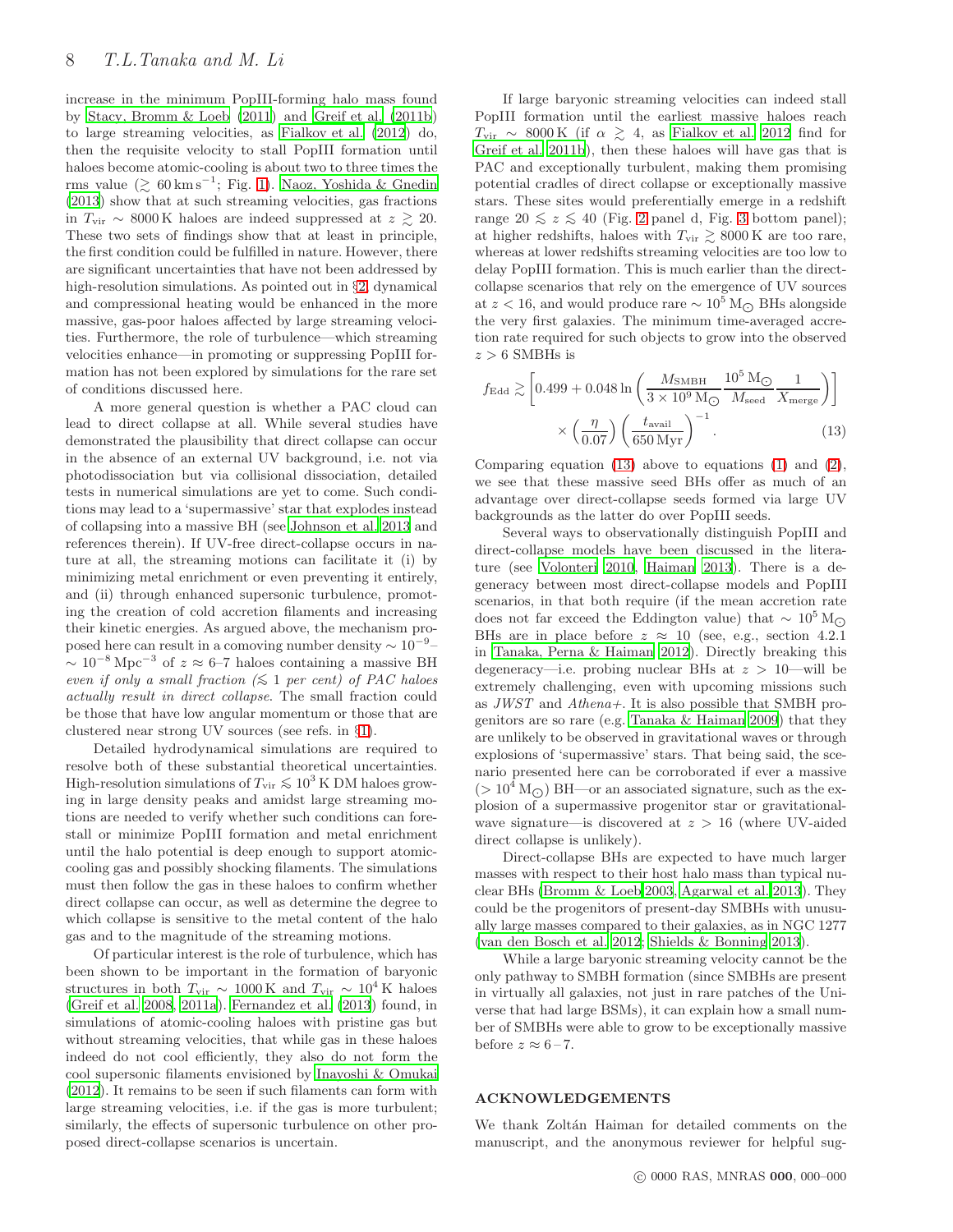gestions. TLT is grateful to Greg Bryan, Mark Dijkstra, Thomas Greif, Zoltán Haiman, Jeremiah Ostriker, Andreas Pawlik and Rashid Sunyaev for insightful discussions.

#### REFERENCES

- <span id="page-8-62"></span>Ade P. A. R. et al., 2013, ArXiv e-prints 1303.5076
- <span id="page-8-78"></span>Agarwal B., Davis A. J., Khochfar S., Natarajan P., Dunlop J. S., 2013, MNRAS, 432, 3438
- <span id="page-8-28"></span>Agarwal B., Khochfar S., Johnson J. L., Neistein E., Dalla Vecchia C., Livio M., 2012, arXiv e-prints 1205.6464
- <span id="page-8-18"></span>Alvarez M. A., Wise J. H., Abel T., 2009, ApJL, 701, L133
- <span id="page-8-76"></span>Amaro-Seoane P. et al., 2013, ArXiv e-prints 1305.5720
- <span id="page-8-17"></span>Angulo R. E., Springel V., White S. D. M., Cole S., Jenkins
- <span id="page-8-71"></span>A., Baugh C. M., Frenk C. S., 2012, MNRAS, 425, 2722 Baker J. G., Centrella J., Choi D., Koppitz M., van Meter
- J., 2006, Phys. Rev. Lett., 96, 111102
- <span id="page-8-54"></span>Barkana R., Loeb A., 2001, Physics Reports, 349, 125
- <span id="page-8-46"></span>Begelman M. C., Shlosman I., 2009, ApJL, 702, L5
- <span id="page-8-30"></span>Begelman M. C., Volonteri M., Rees M. J., 2006, MNRAS, 370, 289
- <span id="page-8-68"></span>Bekenstein J. D., 1973, ApJ, 183, 657
- <span id="page-8-36"></span>Birnboim Y., Dekel A., 2003, MNRAS, 345, 349
- <span id="page-8-73"></span>Blecha L., Loeb A., 2008, MNRAS, 390, 1311
- <span id="page-8-21"></span>Bromm V., Loeb A., 2003, ApJ, 596, 34
- <span id="page-8-8"></span>Bromm V., Yoshida N., 2011, ARA&A, 49, 373
- <span id="page-8-12"></span>Clark P. C., Glover S. C. O., Klessen R. S., Bromm V., 2011, ApJ, 727, 110
- <span id="page-8-51"></span>Dalal N., Pen U.-L., Seljak U., 2010, J. Cosmol. Astropart. Phys., 11, 7
- <span id="page-8-38"></span>Dekel A., Birnboim Y., 2006, MNRAS, 368, 2
- <span id="page-8-39"></span>Dekel A. et al., 2009, Nature, 457, 451
- <span id="page-8-41"></span>Di Matteo T., Khandai N., DeGraf C., Feng Y., Croft R. A. C., Lopez J., Springel V., 2012, ApJL, 745, L29
- <span id="page-8-24"></span>Dijkstra M., Haiman Z., Mesinger A., Wyithe J. S. B., 2008, MNRAS, 391, 1961
- <span id="page-8-47"></span>Eisenstein D. J., Loeb A., 1995, ApJ, 443, 11
- <span id="page-8-58"></span>Fakhouri O., Ma C.-P., Boylan-Kolchin M., 2010, MNRAS, 406, 2267
- <span id="page-8-0"></span>Fan X., 2006, New Astron. Rev., 50, 665
- <span id="page-8-69"></span>Favata M., Hughes S. A., Holz D. E., 2004, ApJL, 607, L5
- <span id="page-8-60"></span>Fernandez R., Bryan G. L., Haiman Z., Li M., 2013, in prep.
- <span id="page-8-55"></span>Fialkov A., Barkana R., Tseliakhovich D., Hirata C. M., 2012, MNRAS, 424, 1335
- <span id="page-8-56"></span>Gnedin N. Y., 2000, ApJ, 542, 535
- <span id="page-8-35"></span>Greif T. H., Glover S. C. O., Bromm V., Klessen R. S., 2010, ApJ, 716, 510
- <span id="page-8-40"></span>Greif T. H., Johnson J. L., Klessen R. S., Bromm V., 2008, MNRAS, 387, 1021
- <span id="page-8-13"></span>Greif T. H., Springel V., White S. D. M., Glover S. C. O., Clark P. C., Smith R. J., Klessen R. S., Bromm V., 2011a, ApJ, 737, 75
- <span id="page-8-48"></span>Greif T. H., White S. D. M., Klessen R. S., Springel V., 2011b, ApJ, 736, 147
- <span id="page-8-74"></span>Guedes J., Diemand J., Zemp M., Kuhlen M., Madau P.,

Mayer L., 2008, Astronomische Nachrichten, 329, 1004 Haiman Z., 2004, ApJ, 613, 36

- <span id="page-8-70"></span><span id="page-8-2"></span>—, 2013, in Astrophysics and Space Science Library, Vol. 396, The First Galaxies., Wiklind T., Mobasher B., Bromm V., eds., Springer, Berlin, p. 293
- <span id="page-8-4"></span>Haiman Z., Loeb A., 2001, ApJ, 552, 459

<span id="page-8-50"></span>Haiman Z., Thoul A. A., Loeb A., 1996, ApJ, 464, 523

- <span id="page-8-9"></span>Heger A., Fryer C. L., Woosley S. E., Langer N., Hartmann D. H., 2003, ApJ, 591, 288
- <span id="page-8-61"></span>Hinshaw G. et al., 2013, ApJS, 208, 19
- <span id="page-8-14"></span>Hosokawa T., Omukai K., Yoshida N., Yorke H. W., 2011, Science, 334, 1250
- <span id="page-8-31"></span>Hosokawa T., Yorke H. W., Inayoshi K., Omukai K., Yoshida N., 2013, ArXiv e-prints 1308.4457
- <span id="page-8-43"></span>Inayoshi K., Omukai K., 2012, MNRAS, 422, 2539
- <span id="page-8-77"></span>Johnson J. L., Whalen D. J., Even W., Fryer C. L., Heger A., Smidt J., Chen K.-J., 2013, ApJ, 775, 107
- <span id="page-8-37"></span>Kereš D., Katz N., Weinberg D. H., Davé R., 2005, MN-RAS, 363, 2
- <span id="page-8-22"></span>Koushiappas S. M., Bullock J. S., Dekel A., 2004, MNRAS, 354, 292
- <span id="page-8-29"></span>Latif M. A., Schleicher D. R. G., Schmidt W., Niemeyer J., 2013a, MNRAS, 433, 1607
- <span id="page-8-34"></span>Latif M. A., Schleicher D. R. G., Schmidt W., Niemeyer J. C., 2013b, ArXiv e-prints 1309.1097
- <span id="page-8-45"></span>Latif M. A., Zaroubi S., Spaans M., 2011, MNRAS, 411, 1659
- <span id="page-8-6"></span>Li Y. et al., 2007, ApJ, 665, 187
- <span id="page-8-23"></span>Lodato G., Natarajan P., 2006, MNRAS, 371, 1813
- <span id="page-8-33"></span>—, 2007, MNRAS, 377, L64
- <span id="page-8-3"></span>Madau P., Rees M. J., 2001, ApJL, 551, L27
- <span id="page-8-52"></span>Maio U., Koopmans L. V. E., Ciardi B., 2011, MNRAS, 412, L40
- <span id="page-8-53"></span>McQuinn M., O'Leary R. M., 2012, ApJ, 760, 3
- <span id="page-8-75"></span>Menou K., Haiman Z., Narayanan V. K., 2001, ApJ, 558, 535
- <span id="page-8-15"></span>Merloni A., Heinz S., 2008, MNRAS, 388, 1011
- <span id="page-8-19"></span>Milosavljević M., Bromm V., Couch S. M., Oh S. P., 2009, ApJ, 698, 766
- <span id="page-8-1"></span>Mortlock D. J. et al., 2011, Nature, 474, 616
- <span id="page-8-57"></span>Naoz S., Barkana R., 2007, MNRAS, 377, 667
- <span id="page-8-66"></span>Naoz S., Yoshida N., Gnedin N. Y., 2012, ApJ, 747, 128
- <span id="page-8-49"></span>—, 2013, ApJ, 763, 27
- <span id="page-8-20"></span>Oh S. P., Haiman Z., 2002, ApJ, 569, 558
- <span id="page-8-11"></span>Ohkubo T., Nomoto K., Umeda H., Yoshida N., Tsuruta S., 2009, ApJ, 706, 1184
- <span id="page-8-10"></span>Omukai K., Palla F., 2001, ApJL, 561, L55
- <span id="page-8-59"></span>Omukai K., Schneider R., Haiman Z., 2008, ApJ, 686, 801
- <span id="page-8-7"></span>Pelupessy F. I., Di Matteo T., Ciardi B., 2007, ApJ, 665, 107
- <span id="page-8-67"></span>Peres A., 1962, Physical Review, 128, 2471
- <span id="page-8-64"></span>Press W. H., Schechter P., 1974, ApJ, 187, 425
- <span id="page-8-42"></span>Prieto J., Jimenez R., Haiman Z., 2013, ArXiv e-prints
- <span id="page-8-65"></span>Reed D. S., Bower R., Frenk C. S., Jenkins A., Theuns T., 2007, MNRAS, 374, 2
- <span id="page-8-26"></span>Regan J. A., Haehnelt M. G., 2009a, MNRAS, 396, 343
- <span id="page-8-25"></span>—, 2009b, MNRAS, 393, 858
- <span id="page-8-32"></span>Schleicher D. R. G., Palla F., Ferrara A., Galli D., Latif M., 2013, ArXiv e-prints 1305.5923
- <span id="page-8-44"></span>Schleicher D. R. G., Spaans M., Glover S. C. O., 2010, ApJL, 712, L69
- <span id="page-8-72"></span>Schnittman J. D., Buonanno A., 2007, ApJL, 662, L63
- <span id="page-8-27"></span>Shang C., Bryan G. L., Haiman Z., 2010, MNRAS, 402, 1249
- <span id="page-8-16"></span>Shankar F., Weinberg D. H., Miralda-Escudé J., 2009, ApJ, 690, 20
- <span id="page-8-5"></span>Shapiro S. L., 2005, ApJ, 620, 59
- <span id="page-8-63"></span>Sheth R. K., Tormen G., 2002, MNRAS, 329, 61